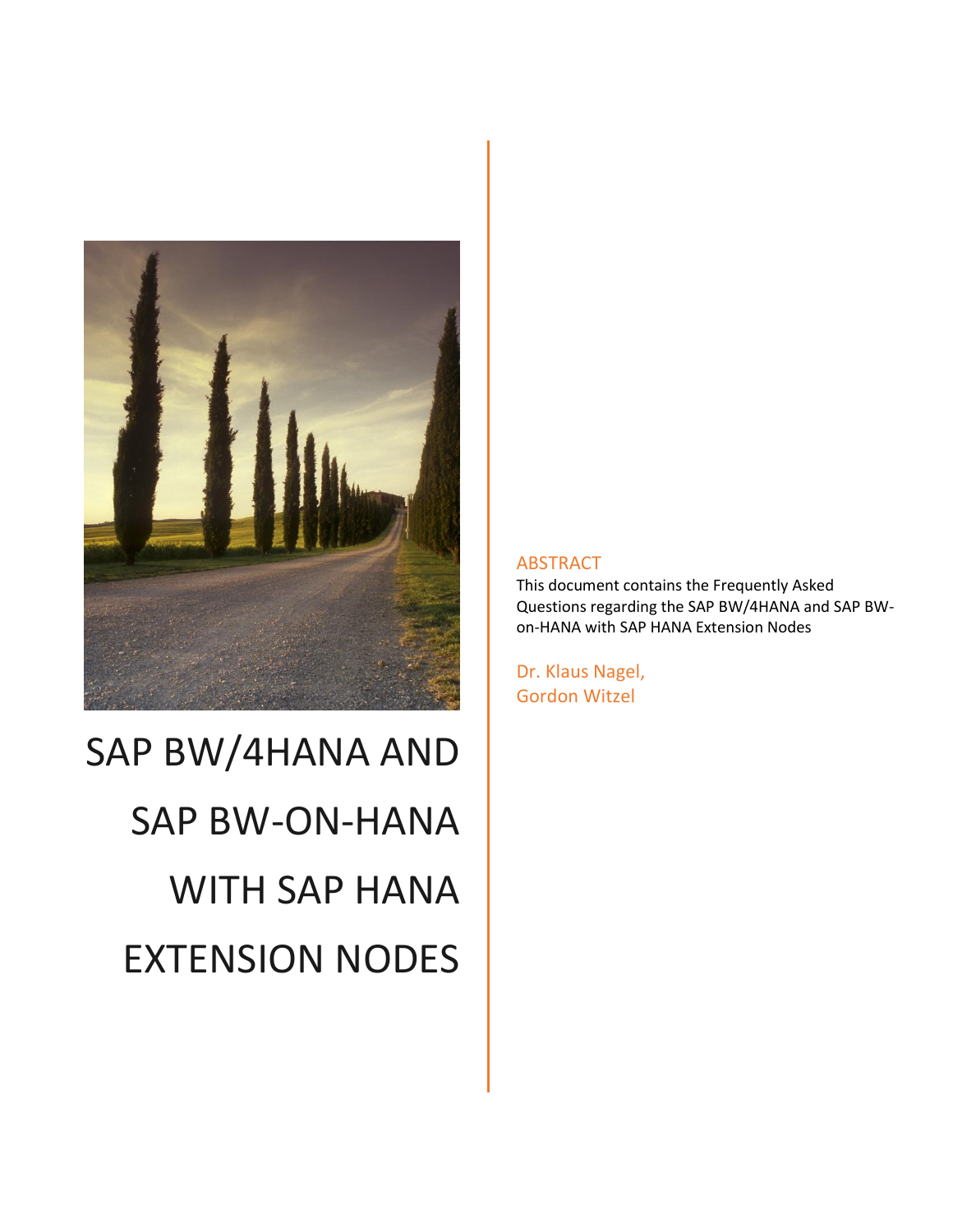## Table of Content

| 1.                                                                                             |  |
|------------------------------------------------------------------------------------------------|--|
| 2.                                                                                             |  |
| Are SAP HANA Extension Nodes released also for non-BW scenarios/applications?  4<br>3.         |  |
|                                                                                                |  |
| How is SAP Dynamic Tiering with Extended Storage positioned in relation to the SAP HANA<br>4.  |  |
| How does dynamic tiering compare to extension nodes for non-BW scenarios/applications? 5<br>5. |  |
| 6.                                                                                             |  |
|                                                                                                |  |
| 7.                                                                                             |  |
| 8.                                                                                             |  |
| 9.                                                                                             |  |
|                                                                                                |  |
| What are the drawbacks of moving data to the SAP HANA Extension Nodes? 6<br>10.                |  |
| Are there functional limitations for data on SAP HANA Extension Nodes? 6<br>11.                |  |
| Are the BW-generated SAP HANA Views for external consumption supported with SAP HANA<br>12.    |  |
| Are there restrictions about SAP HANA operations with SAP HANA Extension Nodes?  6<br>13.      |  |
| What are supported SAP HANA scale-out settings for SAP HANA Extension Nodes? 6<br>14.          |  |
| 15.                                                                                            |  |
| Is it possible to rollback the changes after implementing SAP HANA Extension Nodes?7<br>16.    |  |
| 17.                                                                                            |  |
| 18.                                                                                            |  |
|                                                                                                |  |
| Will there be any performance impact on the current SLA for data loading when using SAP<br>19. |  |
|                                                                                                |  |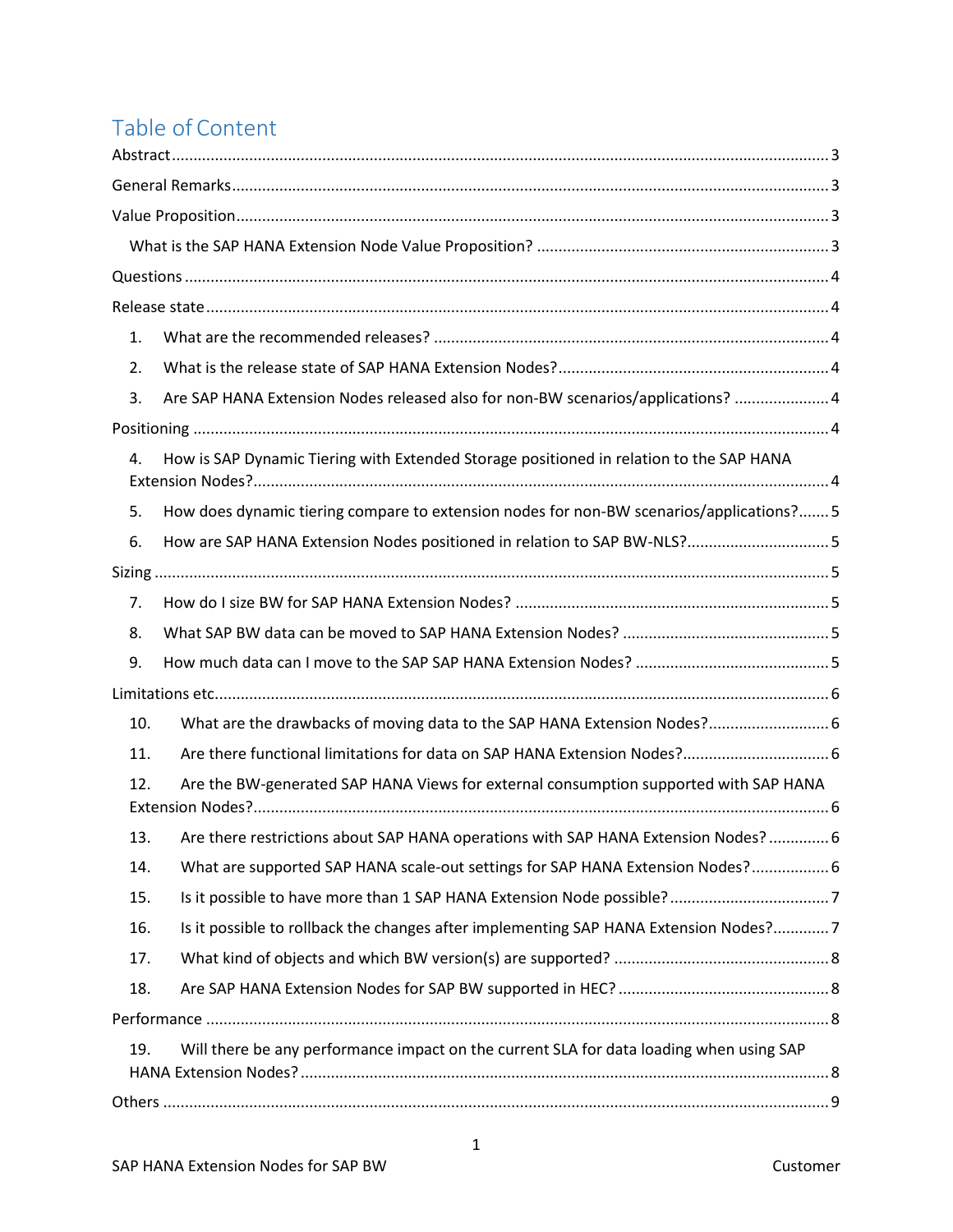| 20. | Where do I find details about how to set up SAP HANA with SAP HANA Extension Nodes? 9 |  |  |  |
|-----|---------------------------------------------------------------------------------------|--|--|--|
| 21. | How should the Development and QA environment look like when Extension Node is        |  |  |  |
| 22. |                                                                                       |  |  |  |
| 23. | How does the license model for data in SAP HANA Extension Nodes look like?  9         |  |  |  |
|     |                                                                                       |  |  |  |
|     |                                                                                       |  |  |  |
|     |                                                                                       |  |  |  |
|     |                                                                                       |  |  |  |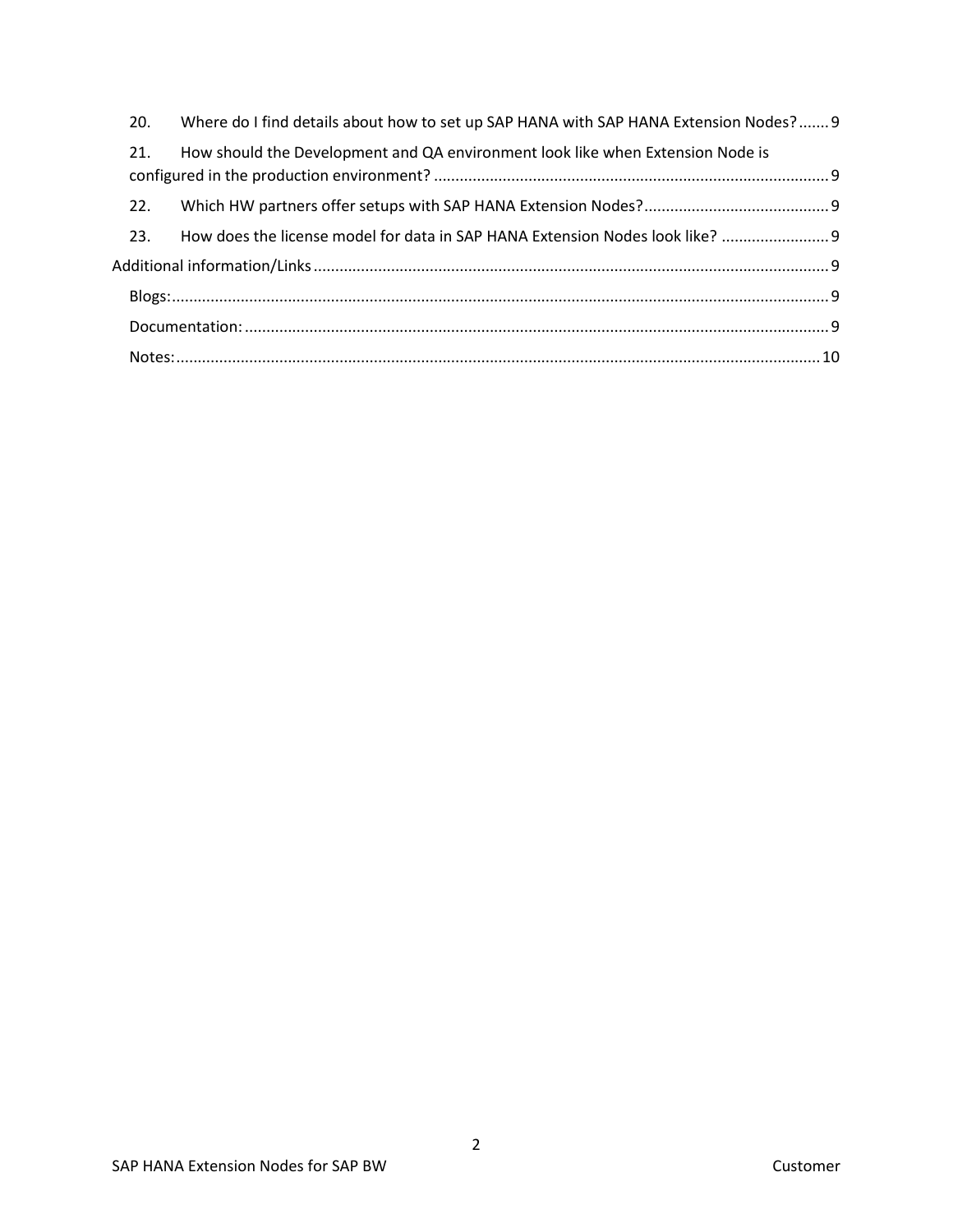## <span id="page-3-0"></span>Abstract

The SAP HANA Extension Nodes offer a simple way to use SAP HANA memory more efficiently. Data with the right access pattern and a partitioning specification can be moved to the SAP HANA Extension Nodes where more data can be stored than using the usual 50:50 ratio of SAP HANA for data footprint versus working memory.

With BW's tight control over its data it is the primary application to make use of the SAP HANA Extension Nodes. BW data can be classified into HOT-WARM-COLD categories, depending on its different access patterns and SLAs. The SAP HANA Extension Nodes can be used to hold the WARM data of a SAP BW system.

## <span id="page-3-1"></span>*General Remarks*

This FAQ currently covers the options 1&2 of the "detail"-blog below. Option 3 (heterogeneous scale-out) is not yet released for customers.

[https://blogs.sap.com/2016/04/14/important-update-data-lifecycle-management-for-bw-on](https://blogs.sap.com/2016/04/14/important-update-data-lifecycle-management-for-bw-on-hana/)[hana/](https://blogs.sap.com/2016/04/14/important-update-data-lifecycle-management-for-bw-on-hana/)

<https://blogs.sap.com/2016/04/26/more-details-hana-extension-nodes-for-bw-on-hana/>

## <span id="page-3-2"></span>*Value Proposition*

#### <span id="page-3-3"></span>What is the SAP HANA Extension Node Value Proposition?

SAP wants customers to have architectural choices to solve their specific needs in data warehouses that include tradeoffs between speed, availability and price.

SAP HANA Extension Nodes offer another layer in the SAP Data Tiering Optimization (Multi-Temperature Data Management) strategy that provides several benefits to the SAP BW on HANA and SAP BW/4HANA customer:

- In-Memory tiering that provides higher performance than disk based SAP HANA Dynamic Tiering
- Permits customers to extend the SAP HANA framework to store more data in a SAP HANA node than typical for SAP HANA compute nodes today
- SAP HANA Extension Nodes are easier to set up and administer than disk based SAP HANA Dynamic Tiering
- SAP HANA Extension Nodes offers, right out of the box, all features of SAP HANA with respect to operations, updates, and data management.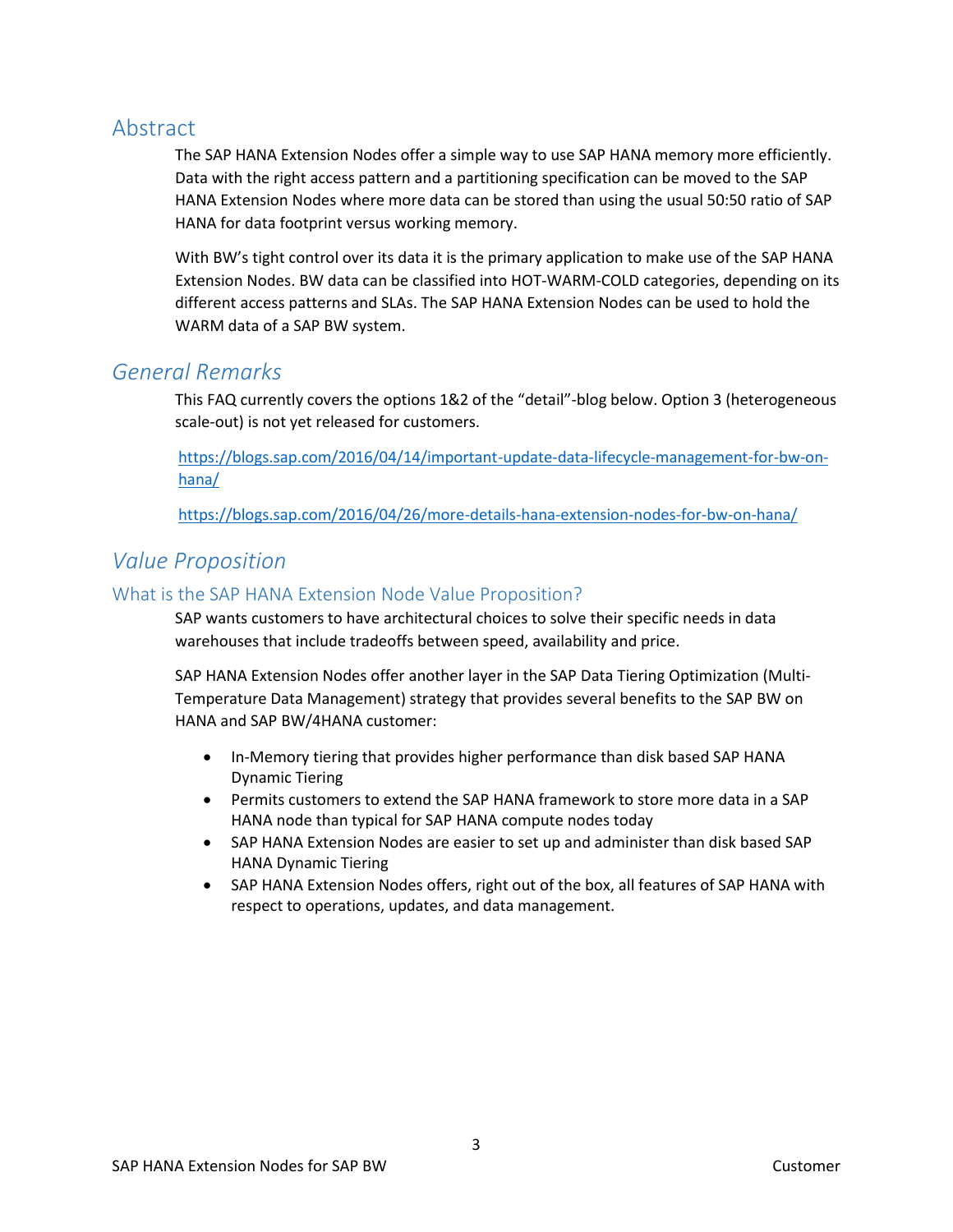## <span id="page-4-0"></span>Questions

## <span id="page-4-2"></span><span id="page-4-1"></span>Release state

1. What are the recommended releases?

SAP BW7.4 SP12 is the minimum SAP BW release, but we strongly recommend to use SAP BW7.50 SP05 (or higher) or SAP BW/4HANA.

SAP HANA1.0 SP12 is the minimum SAP HANA release, but we strongly recommend to use SAP HANA2.0 SP01 (or higher).

<span id="page-4-3"></span>2. What is the release state of SAP HANA Extension Nodes?

Based on the above releases the SAP HANA Extension Nodes are general available (GA) for all customers.

<span id="page-4-4"></span>3. Are SAP HANA Extension Nodes released also for non-BW scenarios/applications? The BW-case is FULL supported.

For HANA native scenarios, extension nodes are under controlled availability. If you want to use extension nodes in your native scenario, please create a customer ticket on component HAN-DB (SAP Note [2415279\)](hhttps://launchpad.support.sap.com/#/notes/2415279/E).

The Data Lifecycle Manager (DLM) tool included with the SAP HANA Data Foundation (DWF) Support Package 05, Patch 2 has been enabled the usage of SAP HANA Extension Nodes to support Data Tiering for the HANA SQL Data Warehouse Use-Case. DLM is supporting to move table partitions between the HANA Primary Slave nodes and SAP HANA Extension Nodes for HANA RANGE partitioned column store tables, where the HANA datatype of the partition column need to be DATE, TIMESTAMP or SECONDDATE. DLM is offering date-function support for automatic partition movement when executing the according DLM-profile.

The Modeling and Partitioning of the according table can be either done via an integrated tool set using SAP PowerDesigner (PD) / SAP Enterprise Architecture Designer (EAD) (available later in 2017) or via the WebIDE integrated graphical Table-Editor, where the access patterns are based on the HANA virtual data model (VDM) or the SQL-Statements executed by the HANA certified Frontend tool.

## <span id="page-4-6"></span><span id="page-4-5"></span>Positioning

#### 4. How is SAP Dynamic Tiering with Extended Storage positioned in relation to the SAP HANA Extension Nodes?

The option to use Extended Storage for warm data in BW is still supported in SAP BW-on-HANA, but not in SAP BW/4HANA. We however strongly recommend to use the SAP HANA Extension Nodes also in SAP BW-on-HANA as it is the simpler approach with far less restrictions and in, most cases, superior performance.

Mixing Extended Storage and SAP HANA Extension Nodes is in a SAP BW-on-HANA system landscape is NOT supported.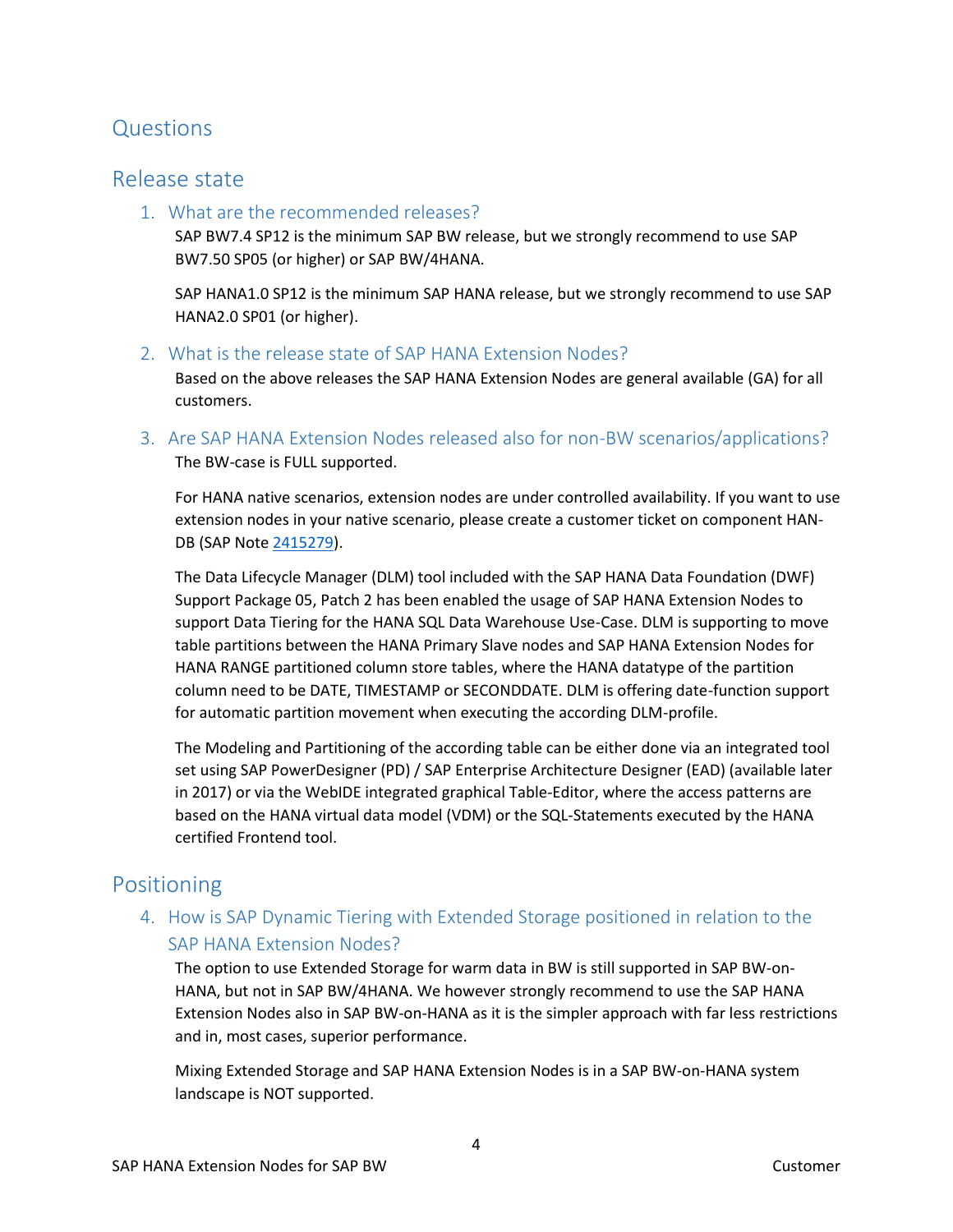## <span id="page-5-0"></span>5. How does dynamic tiering compare to extension nodes for non-BW scenarios/applications?

Dynamic tiering is the integration of a disk-backed columnar store with the HANA database. Dynamic tiering is based on technology acquired from Sybase (SAP IQ), and therefore has some functional gaps when compared with a pure HANA system – HANA with an extension node in this case. However, because dynamic tiering has its roots as a disk-backed columnar database, it is well suited for the management of large volumes of warm data at an economical price point. Dynamic tiering runs on commodity hardware, and you may scale memory, cores, and storage independently of each other. Dynamic tiering is currently supported for native HANA data marts without restriction.

#### <span id="page-5-1"></span>6. How are SAP HANA Extension Nodes positioned in relation to SAP BW-NLS?

For SAP BW, we clearly see the need for a 3-tier data approach: HOT-WARM-COLD. The COLD store should be an external store with a basically infinity storage capacity which is NOT part of all HANA operations (like backup&recovery, system copies, …) and SLAs. The COLD store comes with the better price per data, but of course with a significantly higher negative performance impact. The WARM tier is part of all the HANA operations, does not have functional limitations, but a moderate negative impact is acceptable.

Of course, not every BW system needs to implement all 3 tiers, but depending on the scenario 1 or 2 tiers is absolutely sufficient. If e.g. only a relatively small (few TBs) portion of the data qualifies for the COLD store, this data can also be placed on the SAP HANA Extension Nodes and a COLD store can be omitted completely.

## <span id="page-5-3"></span><span id="page-5-2"></span>Sizing

#### 7. How do I size BW for SAP HANA Extension Nodes?

The standard SAP BW sizing tool (Version 2.3.0 or higher) can be used (SAP Note [2296290](https://launchpad.support.sap.com/#/notes/2296290/E) for SAP BW-on-HANA and SAP Note [2363248](https://launchpad.support.sap.com/#/notes/2363248/E) for SAP BW/4HANA).

#### <span id="page-5-4"></span>8. What SAP BW data can be moved to SAP HANA Extension Nodes?

This depends on the SAP BW release/version. An overview can be found in the "details" blog below.

#### <span id="page-5-5"></span>9. How much data can I move to the SAP SAP HANA Extension Nodes?

There is first the limitation on the BW application where only certain InfoProviders fulfill the technical criteria to be qualified and modeled as "warm". This is release/version dependent: SAP BW/4HANA certainly covers the biggest scope with selected partitions of several types of (advanced) DSOs. Since "(advanced) DSOs with Activation" are supported for SAP HANA Extension Nodes only with BW7.5 we recommend (see above) to upgrade at least to SAP BW7.5 and convert existing scenarios with InfoCubes and (classic) DSOs to (advanced) DSO to make full usage of the "warm" data qualification.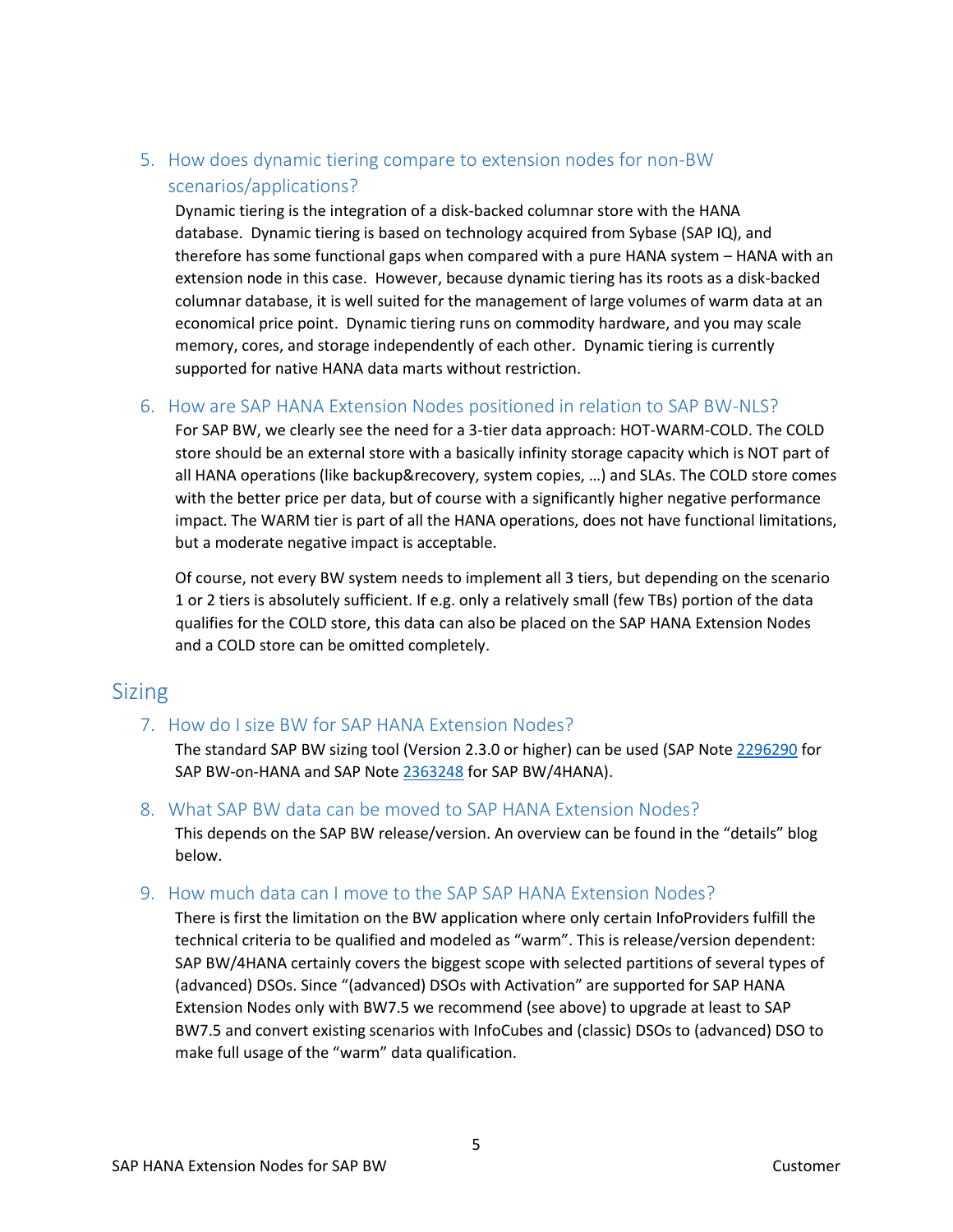In addition, there is the limitation of how much I can "overload" the SAP HANA Extension Node – this depends on whether option 1 or 2 is used.

Given these boundary conditions a "normal" ratio of hot:warm data is between 80:20 and 50:50 – anything beyond this is highly questionable if really the data can be qualified as "warm".

## <span id="page-6-1"></span><span id="page-6-0"></span>Limitations etc.

#### 10.What are the drawbacks of moving data to the SAP HANA Extension Nodes?

Of course, there are some performance implications for all access types to data sitting on SAP HANA Extension Nodes – that's why they are classified as "warm" compared to "hot". In the best-case the access (read and write) only touches the latest partition which is not yet removed from the memory of the SAP HANA Extension Node, in this case processing the data is as fast as for data on the "hot" nodes. In the worst case the complete table must be loaded to memory as the filter criteria do not match with the partitioning specification of the table. In this case, there is a delay until the data is loaded to memory, which can result in delay times up to minutes depending on the size of the table and the I/O of the HANA system.

#### <span id="page-6-2"></span>11.Are there functional limitations for data on SAP HANA Extension Nodes?

There are no functional limitations – **ALL** BW processes are supported on data in SAP HANA Extension Nodes.

#### <span id="page-6-3"></span>12.Are the BW-generated SAP HANA Views for external consumption supported with SAP HANA Extension Nodes?

Yes (but!) – HANA Views can be generated also for BW InfoProviders/Queries if the data is located on the SAP HANA Extension Nodes. Here special care must be taken to ensure all accesses hit the partition criteria of the table which are distributed across "hot" nodes and an SAP HANA Extension Node. Also, the InfoProvider pruning in a CompositeProvider must be ensured by the access to the HANA Views to avoid unnecessary access to the SAP HANA Extension Node.

Clearly the HANA Views are designed for reporting purposes only and classifying reporting data as "warm" should only be done under close surveillance with an understanding of the impact.

Since the BW Analytic Engine has more metadata knowledge about the underlying InfoProviders compared to the HANA Views, a SAP BW access can be "smarter" in filtering out in advance unnecessary access to data on the SAP HANA Extension Nodes.

#### <span id="page-6-4"></span>13.Are there restrictions about SAP HANA operations with SAP HANA Extension

#### Nodes?

All major HANA operation functionality like Backup&Recovery, system replication, active/active, … are supported.

#### <span id="page-6-5"></span>14.What are supported SAP HANA scale-out settings for SAP HANA Extension Nodes?

The standard scale-out configuration where the SAP HANA Extension Nodes fit best is a scaleout system with 4 or more active nodes. Here simply an existing node can be configured as SAP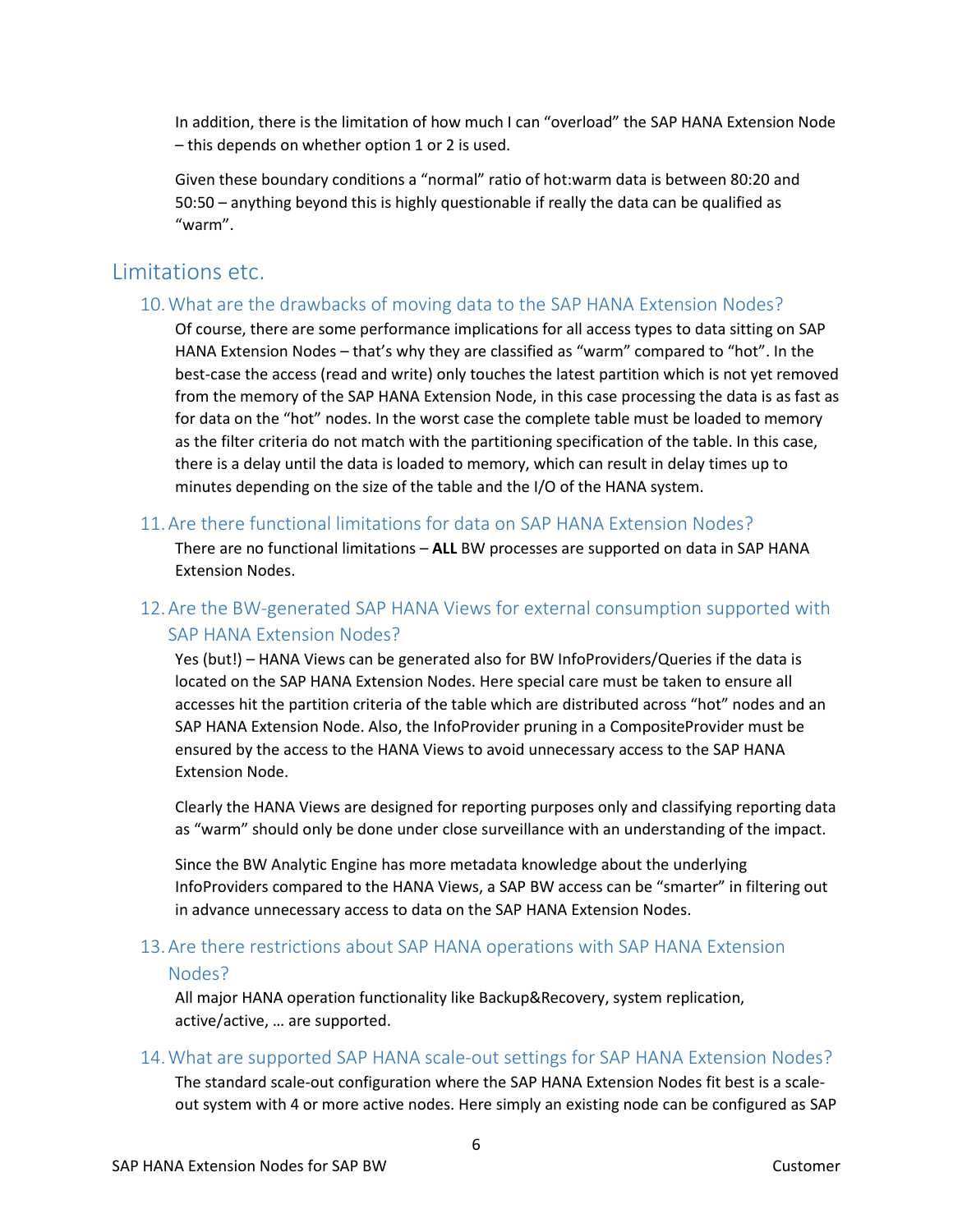HANA Extension Node (Option 1 or 2), the data classified in BW and is then re-distributed. By this you free up additional memory for your "hot" data.

In specific cases, also a smaller (minimal) setup may make sense (and is supported), e.g. 1 "hot" node + 1 SAP HANA Extension Node. If both nodes have the same amount of RAM, this would however mean that the system has a 1:2 ratio (Option 1) of hot:warm data or even a 1:4 ratio (Option 2). As mentioned above such a data distribution may not be realistic.

#### <span id="page-7-0"></span>15. Is it possible to have more than 1 SAP HANA Extension Node possible?

Looking at the most common use cases and data distributions in BW we assume a single SAP HANA Extension Node to be sufficient for almost all scenarios. Should your appropriate sizing show the clear need of more than one SAP HANA Extension Node please create a customer message on component HAN-DB-ENG-BW to discuss whether it is better to increase the data on the single SAP HANA Extension Node (increase the "overload" factor) or to configure more than one SAP HANA Extension Node.

#### <span id="page-7-1"></span>16. Is it possible to rollback the changes after implementing SAP HANA Extension

#### Nodes?

Yes, changing data from "hot" to "warm" as well as configuring and de-configuring SAP HANA Extension Nodes is reversible.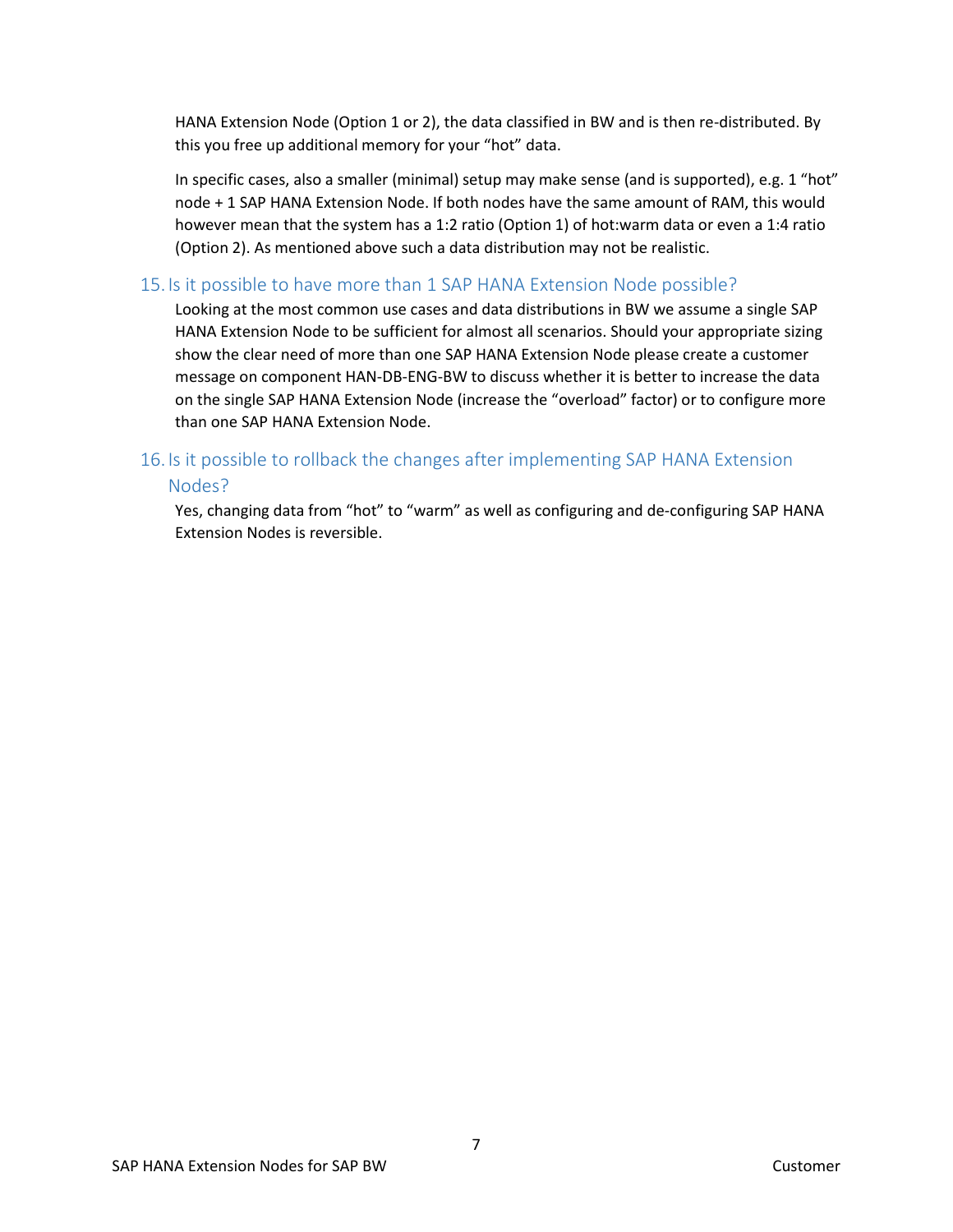#### <span id="page-8-0"></span>17.What kind of objects and which BW version(s) are supported?

Required SAP HANA prerequisite: SAP HANA SP12 or SAP HANA 2.0.

| <b>BW Object</b>                                   | <b>Available release</b>         |
|----------------------------------------------------|----------------------------------|
| <b>InfoCubes</b>                                   | not available                    |
| Classic DSOs                                       | not available                    |
| DataSources/PSA tables                             | <b>BW7.4 SP10</b>                |
| Write-optimized DSOs                               | <b>BW7.4 SP10</b>                |
| Advanced DSOs w/o Activation                       | BW7.4 SP10 & BW/4HANA            |
| Advanced DSOs w/ Activation                        | <b>BW7.5 SP01 &amp; BW/4HANA</b> |
| Advanced DSOs with reporting<br>access             | <b>BW7.5 SP01 &amp; BW/4HANA</b> |
| <b>RANGE-Partitions of Advanced</b><br><b>DSOs</b> | BW/4HANA                         |

The following BW objects can be classified as "warm" in BW:

#### <span id="page-8-1"></span>18.Are SAP HANA Extension Nodes for SAP BW supported in HEC?

SAP HANA Extension Nodes for SAP BW are not yet part of a standard offering of SAP HEC. Please contact your HEC representative with your demand.

## <span id="page-8-3"></span><span id="page-8-2"></span>Performance

### 19.Will there be any performance impact on the current SLA for data loading when using SAP HANA Extension Nodes?

There will be an impact on performance, see the respective remarks in the blogs dedicated to SAP HANA Extension Nodes (see below). The SAP HANA Extension Node concept relies on the following principles: a) only a (small) portion of the data is accessed at the same time, and b) the time needed to upload the data into memory is acceptable for the process. As far as PSA tables are concerned, load operations affect only the latest partitions, as well as extract operations in case of delta extraction. But if used in high-frequency load scenarios or with frequent full load extractions, they should not be classified as "warm". Write-optimized DSOs have a similar partitioning and access pattern as PSA tables, but they should only be classified as "warm" if they are of type Corporate Memory, i.e. no reporting access, no heavy look-up activities, etc. In contrast to a normal HANA node, where everything is typically kept in memory, in a SAP HANA Extension Node a table/partition needs to be loaded into memory first. As memory to CPU ratio is higher in an SAP HANA Extension Node, there might be also an impact on operations, like HANA execution of DTPs.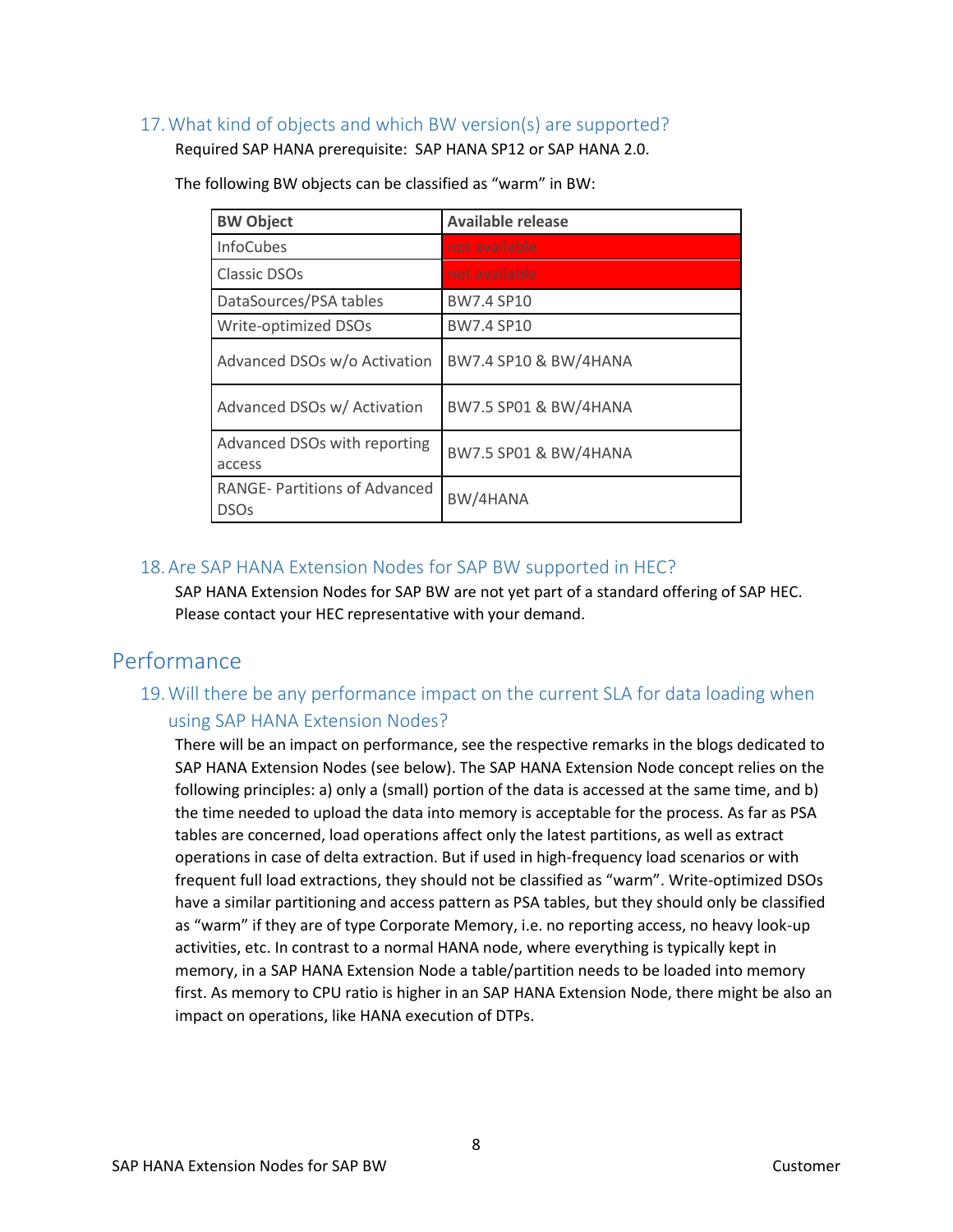## <span id="page-9-1"></span><span id="page-9-0"></span>**Others**

20.Where do I find details about how to set up SAP HANA with SAP HANA Extension Nodes?

The technical setup is described in SAP Note [2343647](https://launchpad.support.sap.com/#/notes/2343647/E) (and SAP Not[e 2453736\)](https://launchpad.support.sap.com/#/notes/2453736).

<span id="page-9-2"></span>21.How should the Development and QA environment look like when Extension Node is configured in the production environment?

From a functional point it is not necessary to configure an Extension node in Dev and QA landscapes. Configurations with and without Extension Nodes are supported along the transport landscape. For production-like test environments we strongly recommend setting up an Extension Node also in the QA system. Supposed the QA landscape is regularly updated from production (system copy) an identical system set up is essential for meaningful performance tests. Placing an indexserver for warm data and another indexserver for hot data onto a database host is not supported in productive systems and not recommendable for production-like test environments. Such a setup would lead to performance issues as an Extension Node can carry up to factor 2 or 4 of data compared to a standard node (option 1 or 2) and therefore needs to be accommodated physically.

<span id="page-9-3"></span>22.Which HW partners offer setups with SAP HANA Extension Nodes?

Since SAP HANA Extension Node setups with Option 1 and Option 2 use standard HANA HW configurations ALL hardware partners have matching offerings (the configuration of an SAP HANA Extension Node is then done following the guidance in SAP Not[e 2343647](https://launchpad.support.sap.com/#/notes/2343647/E) / SAP Note  $2415279$ ). Some partners may have offerings that go beyond this with special configurations – please check this with your hardware contacts.

<span id="page-9-4"></span>23.How does the license model for data in SAP HANA Extension Nodes look like? For all license questions, please contact your SAP account partner.

## <span id="page-9-5"></span>Additional information/Links

<span id="page-9-6"></span>Blogs:

[https://blogs.sap.com/2016/04/14/important-update-data-lifecycle-management-for-bw-on](https://blogs.sap.com/2016/04/14/important-update-data-lifecycle-management-for-bw-on-hana/)[hana/](https://blogs.sap.com/2016/04/14/important-update-data-lifecycle-management-for-bw-on-hana/)

<https://blogs.sap.com/2016/04/26/more-details-hana-extension-nodes-for-bw-on-hana/>

#### <span id="page-9-7"></span>Documentation:

#### SAP BW7.5 documentation:

[https://help.sap.com/saphelp\\_nw75/helpdata/en/f6/99e81daef24dfa8414b4e104fd76b7/fra](https://help.sap.com/saphelp_nw75/helpdata/en/f6/99e81daef24dfa8414b4e104fd76b7/frameset.htm) [meset.htm](https://help.sap.com/saphelp_nw75/helpdata/en/f6/99e81daef24dfa8414b4e104fd76b7/frameset.htm) 

SAP BW/4HANA documentation (FP04):

[https://help.sap.com/viewer/107a6e8a38b74ede94c833ca3b7b6f51/1.0.4/en-](https://help.sap.com/viewer/107a6e8a38b74ede94c833ca3b7b6f51/1.0.4/en-US/f2a4eb578452482fbbcb9078a8e51551.html)[US/f2a4eb578452482fbbcb9078a8e51551.html](https://help.sap.com/viewer/107a6e8a38b74ede94c833ca3b7b6f51/1.0.4/en-US/f2a4eb578452482fbbcb9078a8e51551.html)